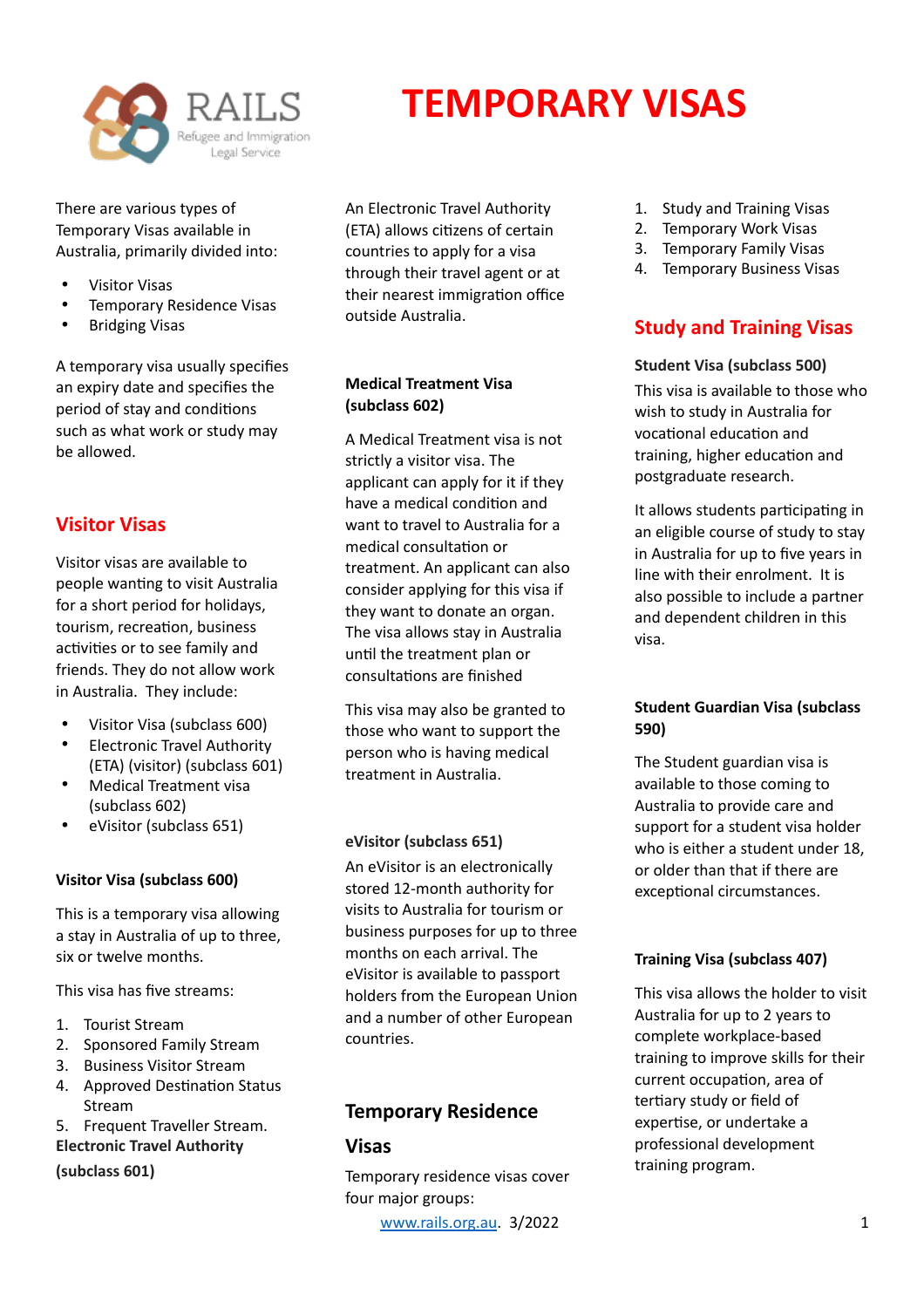## **Temporary Work Visas**

## **Temporary Graduate Visa (subclass 485)**

This visa has two streams:

- 1. Graduate Work Stream
- 2. Post-Study Work Stream

#### *Graduate Work Stream*

This stream is for graduate international students. A visa in this stream is usually granted for 18 months to allow students to gain skilled work experience, which might allow them to secure enough points to gain a general skilled migration visa or gain sponsorship by an Australian employer.

#### *Post-Study Work Stream*

This stream is for graduate international students that have undertaken study that results in conferral of an eligible degreelevel qualification (Bachelors, Master or Doctoral degree). The visa duration is dependent on the level of the Australian study qualification, but the maximum duration is usually 4 years.

For both streams there is a time limit duration exception for Hong Kong and British National Overseas passport holders who may stay for 5 years.

#### **Temporary Skill Shortage Visa (subclass 482)**

This visa has three streams:

- 1. Short-term Stream
- 2. Medium-term Stream
- 3. Labour Agreement.

Australian or overseas businesses that are unable to meet their skill needs from the Australian labour market can sponsor skilled

overseas workers under the standard business sponsorship arrangement, which is the most common route to sponsor overseas workers.

## **Skilled Regional (provisional Visa (subclass 489)/ Skilled Regional (provisional Visa (subclass 491) (State Sponsored)**

This temporary, points-based visa is for skilled workers who are nominated by a state or territory, or sponsored by an eligible state agency or relative living in a designated area in Australia. The visa is valid for five years, and a visa holder must live and work in a specified area. Certain family members can be included in the application. The Skilled Regional (subclass 489) provisional visa has been closed to new applicants since September 2019.

## **Temporary Activity Visa (subclass 408)**

This visa allows you to come to Australia to do specific types of work on a short-term, temporary basis. This visa covers various types of work and activities and require a sponsorship or invitation. Most visas allow stay for up to two years, though others allow 3 month (Invited participant in cultural events), 12 months (Special Program) or four years (Government endorsed events).

## **Temporary Work (short-stay**  specialist activity) Visa (subclass **400)**

This temporary visa lets you do short-term, highly specialised work in Australia. It is suitable if you have specialised skills, knowledge or experience not generally available in Australia. It allows stay of up to six months.

## **Working Holiday Visa (subclass 417)**

The scheme allows young people from mainly European countries to work to fund their holiday. The visa allows 12 months stay but second and third 12-month Working Holiday visas may also be applied for.

#### **Work and Holiday Visa (subclass 462)**

The Work and Holiday Visa (subclass  $462$ ) is for tertiary educated people aged 18 to 30 who are interested in a working holiday of up to 12 months in Australia, but who do not come from one of the countries with whom Australia has a working holiday arrangement. The visa allows applicants to supplement the cost of their holiday through periods of temporary or casual employment and allows stay of 12 months.

## **Temporary Work (international** relations) Visa (subclass 403)

The Temporary Work (international relations) Visa has six streams with various periods of stay allowed.

Two of these streams - the Pacific Labour Scheme (up to 3 years) and Seasonal Worker (up to 9 months) - focus on bringing workers to selected industries where Australian employers cannot source local labour.

## **Temporary Family Visas**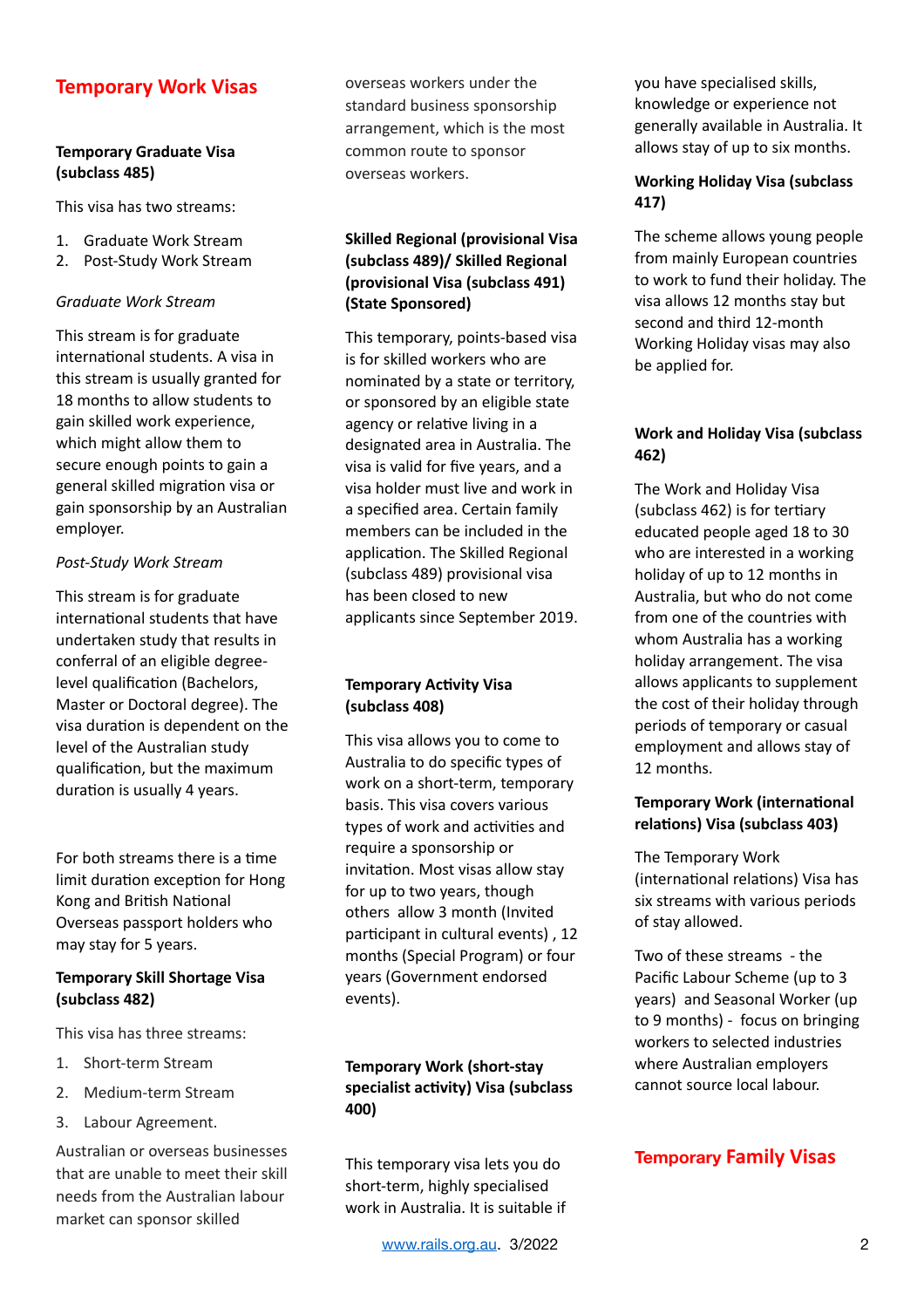#### **Sponsored Parent (Temporary) Visa (subclass 870)**

Allows parents of Australian citizens, permanent resident or eligible New Zealand citizen visit Australia for up to 3 or 5 years.

This visa allows a parent of a settled Australian citizen. Australian permanent resident or eligible New Zealand citizen stay temporarily in Australia for up to 10 years by making futhrer applications.

## **Parent Temporary Visa (subclass 173)**

This allows stay for a parent of 2 years with an option to apply for a permanent parent

## **Prospective Marriage Visa (subclass 300)**

This visa lets you come to Australia to marry your prospective spouse and then apply for a Partner visa. The length of the stay is between 9 and 15 months from the data of grant of visa.

## **NZ Citizen Family Visa (subclass 461)**

This visa is for a person who is not a New Zealand citizen but is a member of a family unit of a New Zealand citizen. It lets you live and work in Australia for five years.

## **Partner (Provisional) visa (subclass 820)**

A temporary visa granted to an applicant while processing their permanent Partner visa (subclass 801). Period of stay allowed on a subclass 820 is until the grant of the permanent subclass 801 or refusal of the 801.

# **Bridging Visas**

Bridging visas are temporary visas allowing a person to lawfully remain in Australia while their immigration status is decided.

There are nine types of Bridging visas which apply in different situations: Bridging Visa A, B, C, D, R, E, F.

Bridging visas can last for a time specified, or until a merits review decision process has ended, or a substantive visa is granted, or the person leaves Australia.

If a person is on a visa when they apply for another visa then a Bridging visa associated with that application may lie dormant until their current temporary visa expires.